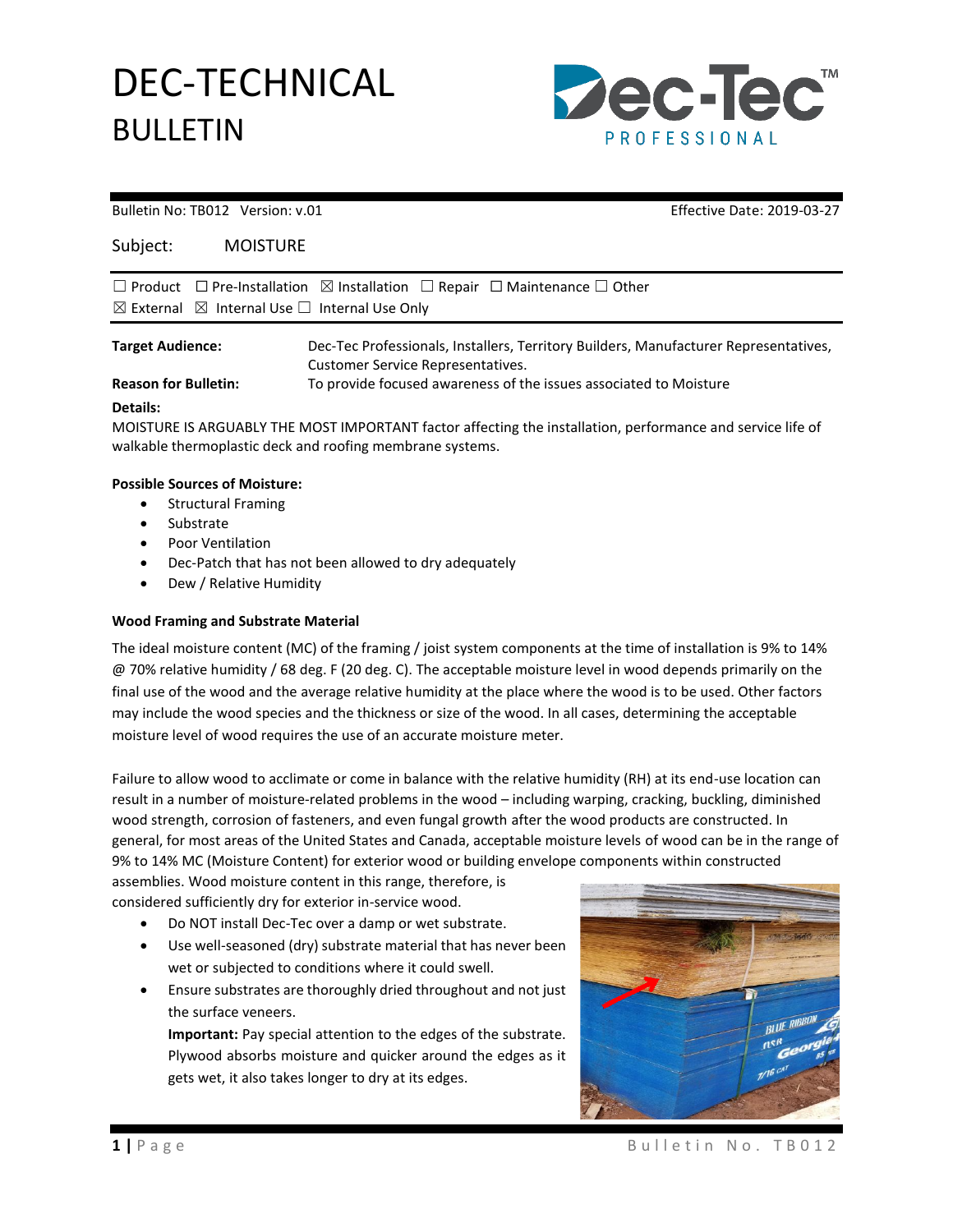# DEC-TECHNICAL BULLETIN



- Pay special attention to new construction, the use of Pressure Treated (PT) lumber is NOT recommended due to its high moisture content which can cause lumber to shrink, twist, warp, etc. as it dries. This, in effect, can have a negative impact on the overall system including the Dec-Tec membrane.
- Installed Spruce-Pine-Fir (SPF) panels should be waterproofed immediately as they are more prone to face checking when left exposed to the elements. Protect plywood from rain & snow after installation to prevent moisture pickup. Do not place tarps directly on wood. Use sleepers under tarps to allow for air movement.





• Moisture affects the dimensional movement of wood and wood products; under certain conditions, moisture change can result in major dimensional change. The integrity and strength of adhered (bonded) products can be compromised by swelling-induced stresses that accompany wetting, particularly by large repetitive fluctuations in moisture content.



• Wood and wood products stored within a reasonable range of fluctuating moisture conditions will perform nearly indefinitely. In contrast, without consideration of moisture control wood surfaces can rapidly suffer moisture-induced damage.

**Note:** As trapped water in the substrate heats it begins to turn to water vapor. The vaporized water expands creating pressure within the deck system. As the pressure increases it will find the path of least resistance and if the water vapor cannot dissipate or escape, it can cause bubbles in the deck system.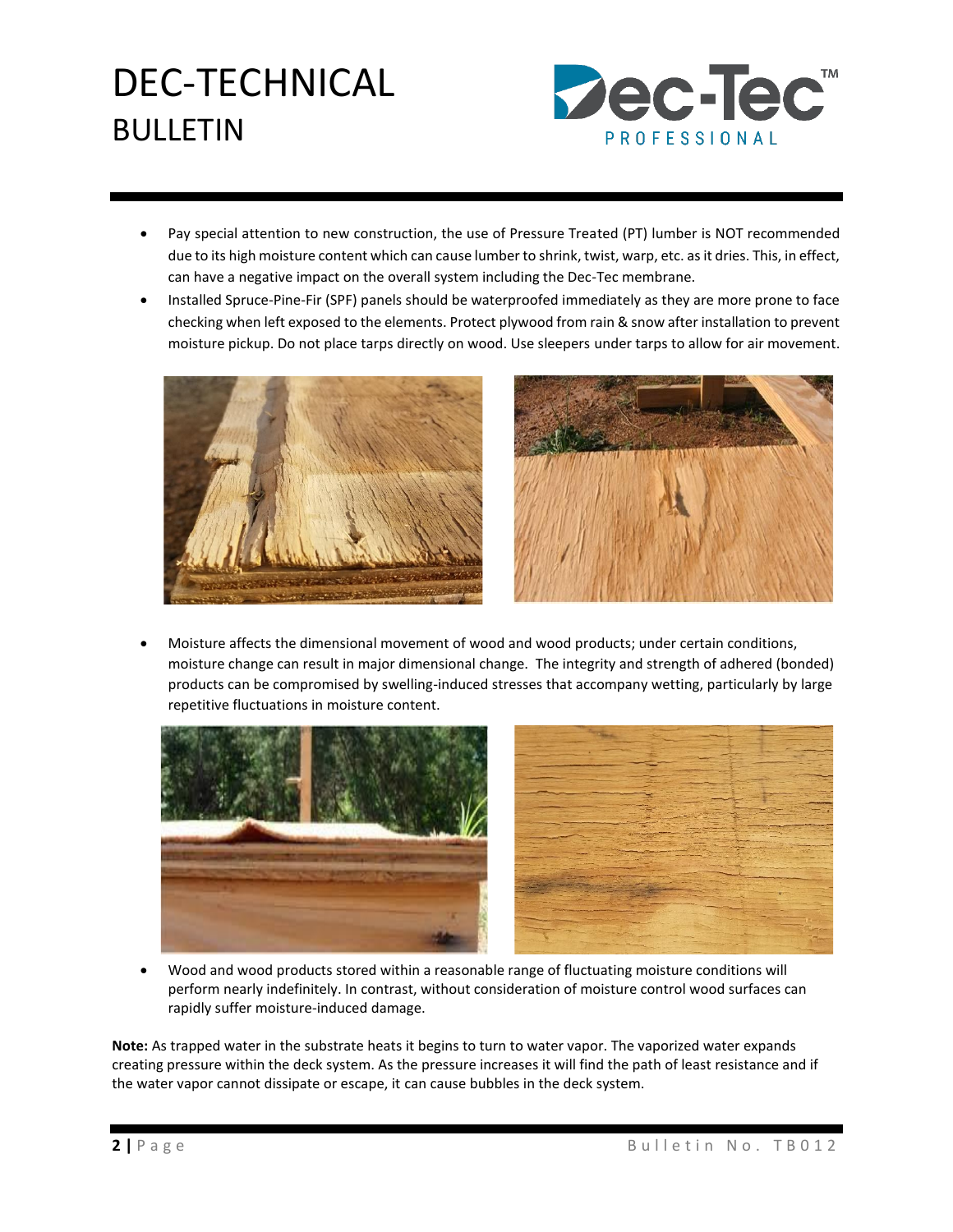# DEC-TECHNICAL BULLETIN



### **Concrete Substrate**

- Only install on fully cured non-primed above grade concrete.
- Rule of thumb: New concrete takes ~28 days per inch of thickness to cure. Moisture testing is highly recommended.

### **Poor Ventilation**

- Moisture can be absorbed into the structure or substrate due to inadequate ventilation.
- Provide adequate ventilation to the underside of decks that are built close to finished grade. If the substrate is to be installed over living space, airflow must be present below the substrate and above the insulation layer to keep frost and dew from forming on the underside of the substrate.

### **Dec-Patch II that has not been allowed to dry adequately**

- There is a potential for trapped moisture within the Dec-Patch II application if not allowed to thoroughly dry.
- Dec-Patch II must be thoroughly hardened to accommodate proper application of Dec-Tec adhesives. Any residual moisture raises the potential for adhesive failures and/or the membrane to bubble.
- Apply per installation instructions to  $\frac{1}{2}$ " (max) thickness and allow to thoroughly dry – 100%
- Allow to dry naturally and do not attempt to "Force Dry" the Dec-Patch II with thermal heat welders, propane torches, fans etc.



Wet substrate (substrate panel joints & Dec-Patch) effect of previous night's rain

### **Dew / Relative Humidity**

Rules of thumb

- If it's hot and dry, the adhesive will set up fast.
- If it's hot and humid, water based adhesives take longer to set.
- If it's cool and dry, make sure you do not apply adhesive below temperature limitations.
- If it's cool and humid, adhesives may not work.

### **Preventative Measure**

Dec-Tec recommends Dec-Tec installers take moisture content readings at the time of installation. The use of a Pin-Type LCD Moisture Meter such as a General Seeker (Model No. MMD4E) is advised. Issues resulting from improper design or construction of the supporting structure, use of improper substrates, improper slope, drainage or ventilation, substrate movement or deflection, or from moisture-related problems in the wood are specifically excluded from Dec-Tec's warranty The manufacturer or supplier of products (not supplied by Dec-Tec) is responsible for ensuring the compatibility and correctness for their use with Dec-Tec PVC membranes and accessories.